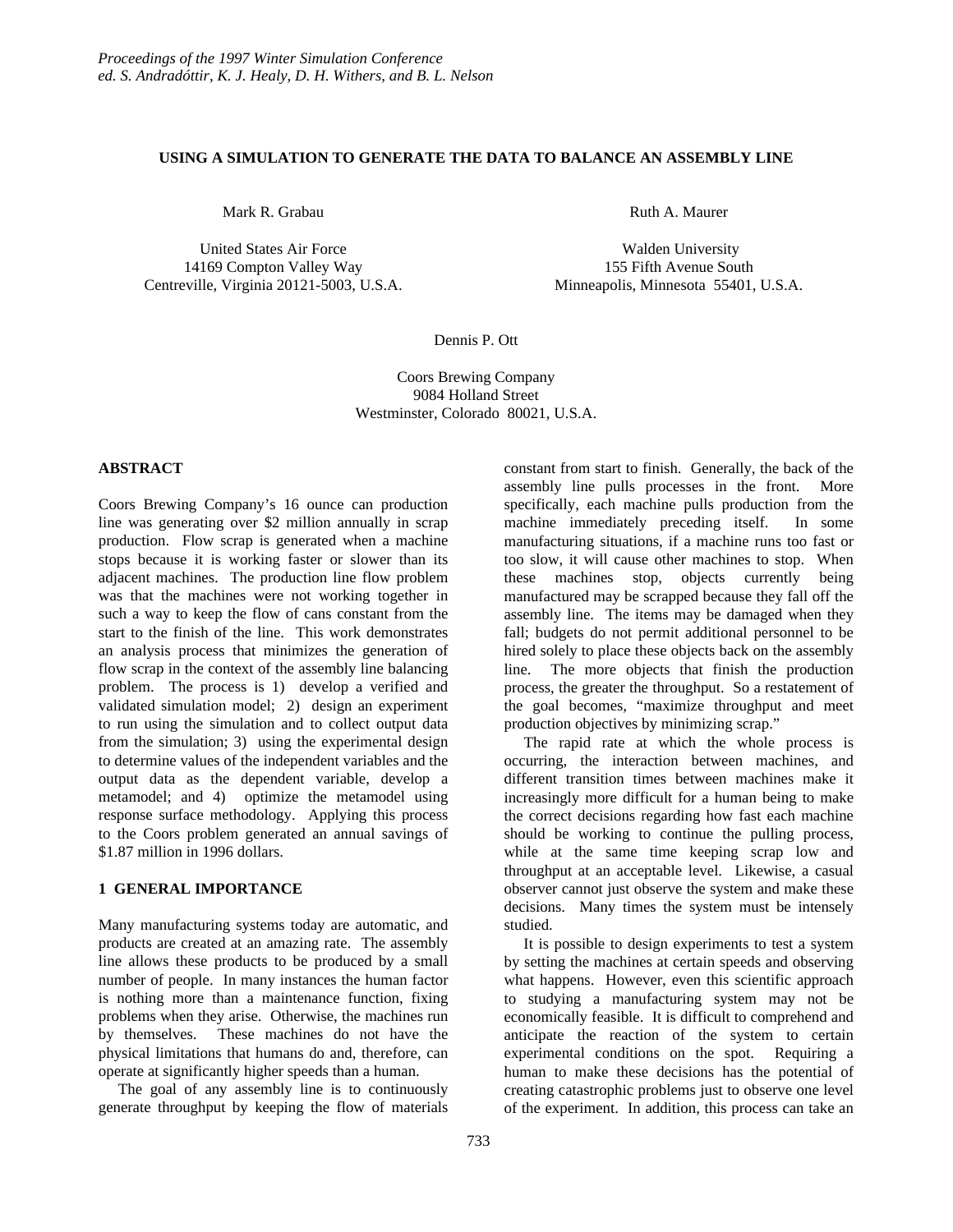inordinate amount of time. These economic and time constraints preclude actual experiments being run on the system. A more economic and timely approach such as simulation is needed.

### **2 GENERAL SOLUTION**

Once a simulation model is verified and validated, experiments can be run that do not have any direct impact on the system. The only costs are the time to develop the simulation and the computer resources to run the experiments.

 Running the experiments correctly using the simulation should be cost-efficient. Management may need a timely response to their questions about the system under study which may preclude testing every possible design point. If the simulation is large and complex, running it at different design points, let alone replications at each design point, may be neither economically feasible nor possible in the time allotted. Experimental design is a field in and of itself, and much effort has been put into developing designs that are the best for certain situations. Even though an efficient design may reduce the number of runs, the amount of output to analyze may still be large.

 Simulations have the potential of generating copious amounts of output. Once the experiments are run, a methodology is needed to analyze the results and synthesize them into a form that is presentable to the decision maker. As Arthur Geoffrion (1976) best put it, "The purpose of analysis is insight, not numbers." Metamodeling and response surface methodology are the analysis techniques that lead to the efficient use of simulation output for studying the assembly line optimization problem.

 Metamodeling approximates a relationship between a dependent variable and one or more independent variables by using a mathematical function (Banks, Carson, and Nelson 1996, p. 514). Once a metamodel is developed, it can replace another model, e.g., a simulation or linear program. A metamodel allows the data to be combined in a manner that is manageable and provides the necessary insight to answer very specific questions about the system under study. Subsequently, once a system is metamodeled, there is no longer a need to run additional simulations to answer questions regarding the dependent variable, given different levels of the independent variables. These types of "what if" questions can be answered with a calculator. Response surface methodology can be used to optimize the metamodel and to obtain the values of the system input parameters, machine speeds in this example.

 A cost-effective method for studying rapid manufacturing systems was needed in order to make improvements to current operations. It was decided to use simulation modeling as a means to shed insights into the current problem, incorporating efficient experimental designs, metamodeling, and response surface methodology, to answer questions about the and determine the ideal operating conditions.

 The general plan for the system analysis is a series of steps: 1) develop a verified and validated simulation model using the method outlined by Banks, Carson, and Nelson (1996); 2) design an experiment to run using the simulation and to collect output data from the simulation; 3) using the experimental design to determine values of the independent variables and the output data as the dependent variable, develop a metamodel; and 4) optimize the metamodel using response surface methodology.

#### **3 GENERAL PROBLEM DESCRIPTION**

Coors Brewing Company is in a cooperative partnership with Valley Metal Container that produces 16 ounce and 12 ounce aluminum cans. The 16 ounce can production line produces 200 million cans for Coors products annually. In addition, they produce cans having over 50 other additional labels for other beverage companies. The Coors Light ® label accounts for 140 million cans of the 200 million of Coors products. Because of the simple design of its label, this is the easiest and cheapest can to produce, and it accounts for 56% of the annual production. For this reason, this label is of specific importance to Coors. Since it is the easiest and most economical can to produce, it should represent the lower bound on scrap generation and the upper bound on production throughput.

 In 1995, the 16 ounce can production line lost over \$2 million gross in production due to scrap. If a can falls down while on the production line, it becomes scrap since manpower constraints do not allow the positioning of personnel throughout the line to set the fallen cans up. The majority of the cans fall over when the can-pack throughout the line is not tight. While in tightly packed groups, the cans lend each other support to keep them from falling over. The authors' goal was to demonstrate how to make the stages of the production line work in concert in order to maintain a tight pack of cans throughout the line and thereby reduce the amount of annual scrap to at least an acceptable level.

## **4 STEPS OF THE SIMULATION STUDY**

At the beginning of the study, the perception was that a flow scrap problem existed on the 16 ounce production line. The machines were not working together in a way that minimized flow scrap and kept a constant flow of cans from start to finish. The line was too complex to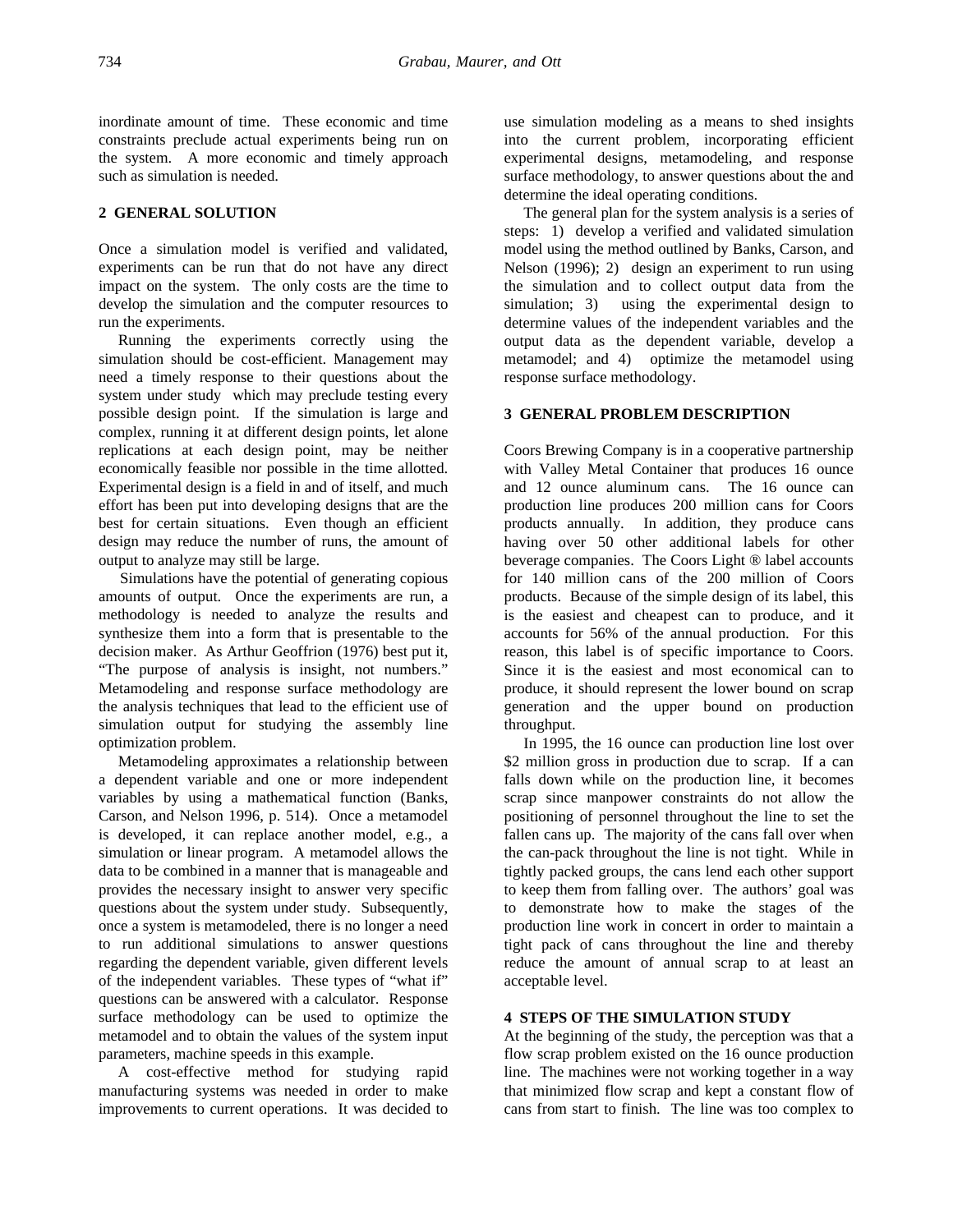use heuristics or common sense, and actual experiments on the line were not economically feasible. Once built, the model was used to run experiments to determine optimal settings of the machines to minimize flow scrap.

## **4.1 Setting of Objectives and Overall Project Plan**

The primary goal of the simulation project was to develop a realistic simulation of the 16 ounce production line. The model needed to be general enough to be easily extended to other labels, yet specific enough to answer the following questions: 1) what are the optimal settings of the machines to reduce flow scrap, and 2) where is the scrap being generated?

#### **4.2 Model Conceptualization**

Figure 1 contains a schematic of the 16 ounce production line. The Coors can manufacturing process uses the following stages:

1) A cup is formed from a sheet of aluminum at one of four cuppers.

2) The cup is stretched to the correct length and the rough top edge is trimmed at one of fifteen body makers. The cup is now a can.

3) The can is washed and dried in the washer to remove the grease from the first two stages.

4) A label is applied at the printer.

5) The paint is dried and the bottom is coated.

6) The inside of the can is coated at one of nine coaters.

7) The can is cured in an oven.

8) The top of the can is prepared for a cover at the necker/flanger.

9) The can is checked for holes and flaws at the tester.

10) The can is placed on one layer of a fourteen layer pallet at the palletizer.

Each of these steps occurs at a rate of 1400 to 1600 cans per minute. Scrap may be generated at any one of these ten steps. In order to focus on the controllable flow scrap generation, the authors divided scrap into 3 distinct categories: flow, break, and random.

 If the printer or the coaters stop because there are not enough cans behind them or because there are too many cans in front of them, *flow scrap* is generated. The printer clears its wheels. Thermal energy rising in the oven knocks over the unsupported cans that are standing on the outer edges of the group.



Figure 1: Coors 16 Ounce Production Line

 *Break scrap* is caused by a printer problem or the necker/flanger jamming*. Random scrap* is generated in the washer, in the oven, and at the printer. Cans fall over in the washer when an edge of a group of cans is exposed to the sprayers, and cans fall over in the oven when an edge of a group of cans is exposed to thermal energy. Even if the washer and the oven are full, the outside edges of the flow of cans are still exposed. Random scrap at the printer is generated when a can is not properly seated on a wheel.

 The reduction of flow scrap was the goal of this work. If the machines work together in such a way that there are no gaps in the line from start to finish, then the absolute amount of flow scrap will be minimized. The speed at which the line operates and the inability of any human being to comprehend all of the possible variables at once preclude a common sense approach based on observation and a subjective decision. This problem needed extensive study, yet economic constraints did not permit actual experiments to be performed on the line. A technique was needed that allowed the system to be studied in a non-invasive environment at no physical cost to the actual line.

#### **4.3 Data Collection**

A simulation model is only an empty shell without data to drive it. Based on the conceptualization, the following data were needed: travel times on the air tables and mechanized conveyors, scrap generation rates, time between machine breaks, and machine down times. BestFit (Palisade 1995) software package was used to determine which probability density function statistically best fits the collected data. SLAM II simulation language was used for this work. A second requirement imposed on the choice of density function chosen was that is must be supported by SLAM II (Pritsker 1996). It is assumed here that the reader has a basic familiarity with SLAM II.

## **4.4 Model Translation**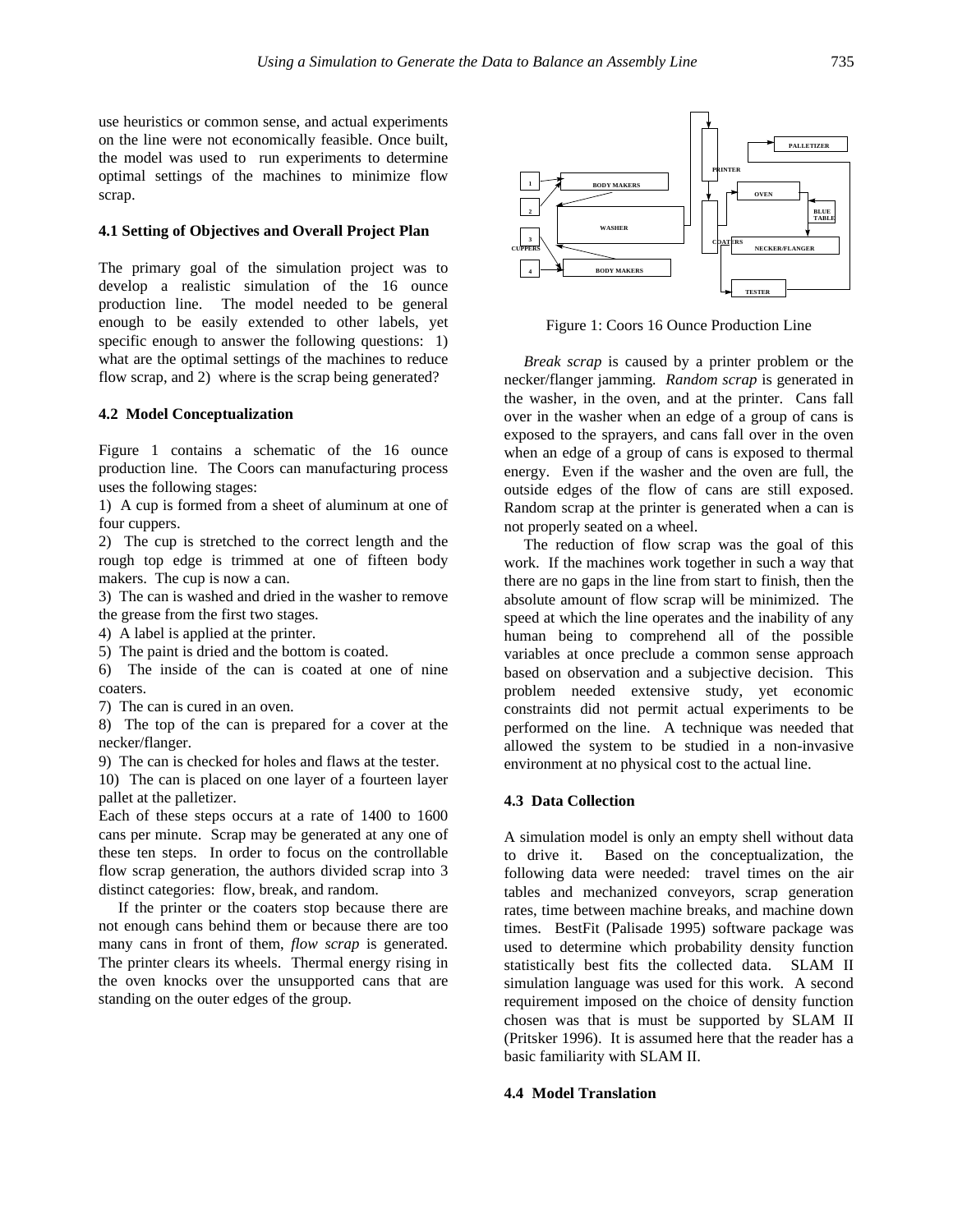An abstract representation of each stage of the production line was needed in order to make this complex problem manageable. Each stage of the can line is a separate area where distinct operations and queuing principles are applied. The conceptual model of Figure 1 was translated into the SLAM II simulation language.

 In the model, cups are represented by entities. These same entities represent the cans when the cups are processed into cans. In order to keep the simulation time at a reasonable length, 1 entity represents 16 cups or cans. This simplification does not cause a loss of fidelity since several cups or cans normally travel together. All times are in seconds.

 Each machine on the line is modeled as a resource. The cuppers, body makers, and coaters are aggregated into one resource. The speed of the resource is the speed of one machine times the number of machines running. The machine's air table or chutes act as queues. When an entity arrives at an air table, it waits in a first-in-first-out queue until the resource is available. Resources can also be preempted, simulating a broken machine.

 A machine break-down is modeled as a separate entity arriving at a resource which moves to the front of the queue. The break entity then uses the resource until it is fixed. Resources can also balk and block.

 If the body maker resource queue is full, then the entity balks to the track above the body makers where it cycles until the body maker queue has room. If the necker/flanger queue is full, then the entity balks to the blue table where it cycles until there is room in the necker/flanger queue.

 If the printer queue, coater queue, tester queue, or palletizer queue gets too full, then it will block the preceding activity. This causes entities to stop moving through the system and to wait until the blocking queue has enough room to proceed.

 Disjointed networks represent the control logic on the line. A diagnostic for each machine checks the queue in front of it to be sure it is not too full. The diagnostic also checks to make sure its own queue is not too low. If either of these conditions exist, an entity is sent to the resource and placed at the front of the queue. This entity then holds the resource until the queue length is at an acceptable level.

 Several statistics are calculated throughout the simulation. The amount of scrap at each location is accumulated. At the palletizer, the time for an entity to move through the system is calculated. The interarrival time of pallets and the number of pallets are also accumulated. Since a label change is not an important part of the study, the simulation is allowed to warm up for an hour of simulation time, and then these statistics are cleared. Statistics are then kept for another eight hours of simulation time.

### **4.5 Verification**

SLAM II makes verification easy. The TRACE option prints the entire event list allowing the entity to be tracked through the system. Because of the size of the simulation and the number of entities being processed each second, the networks were verified one at a time. Each condition that causes a state change was tested. The queue levels that the diagnostics check were also reduced to smaller levels so the TRACE report could be kept to a reasonable size.

#### **4.6 Validation**

Data were collected based on the number of pallets over a four hour period. Validation was based on the number of pallets and uses the methodology in Banks, Carson, and Nelson (1996).

#### **4.7 Experimental Design**

The first part of the design of the experiment is to determine how many replications are necessary for statistical significance using the method outlined in Banks, Carson, and Nelson (1996). It was determined that five replications were needed for each run of this simulation.

 At the beginning of each week, the production line begins empty. The first shift must fill the line with cans, and then the remainder of the week there are cans throughout the production line. This start-up condition must also be simulated. Statistics during this part of the simulation may negatively bias the final results since the line takes time to "warm up" and begin operating consistently in steady state.

 Once the simulation reaches steady state, the statistics need to be reset to zero so unbiased statistics may be calculated. A machine break-down is a significant random shock to the system which may cause the simulation to never approach steady state; therefore, the simulation was run for a nine hour period where the machines were not allowed to break. Filling the line during the first hour is similar to a start-up after a weekend or after a label change. This system levels off at fifteen pallets per hour after the first hour. For this reason, the simulation was then designed to clear the statistics after a one hour warm-up period. Then statistics are calculated for one eight hour shift.

 Theoretically, the machine speed should be able to increase to a certain point where the system is overloaded and flow scrap gets worse instead of better. This effect can be modeled as a quadratic effect;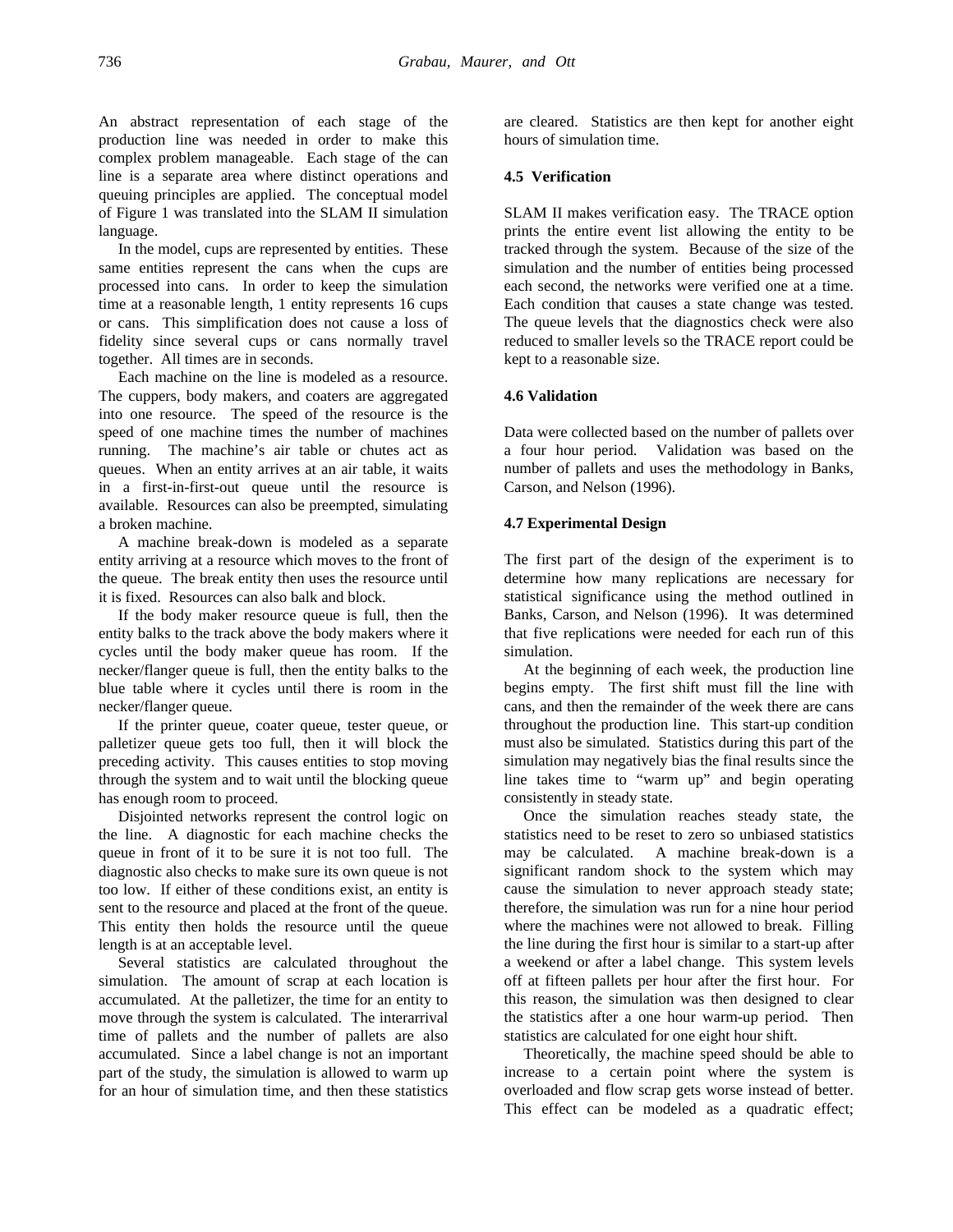therefore, the experiment was run at three levels for each machine in order to estimate this quadratic effect. Since adjacent machines interact with each other by checking the level of the queue in front of them, the design also accounts for interaction effects. For reasons external to this study, it was necessary to design the experiment in such a way that less than 48 hours of time on a Pentium 100 MHz processor was required.

 The ultimate goal of the simulation was to estimate a metamodel and optimize the response surface. A design for this type of analysis is a Box-Behnken design (Schmidt and Launsby 1989, pp. 3-23). This type of design for six factors with three levels and five center point runs requires 54 runs. This is equivalent to 40 hours and 30 minutes, or less than 2 days on the same computer. This is definitely feasible and also models the needed linear, quadratic, and interaction effects. The Box-Behnken design also allows valid statistical analysis with as few runs as possible. Drawbacks of the Box-Behnken design are 1) corner points are not tested, and 2) there are enough runs to estimate all interactions and quadratic effects whether the analyst wants to or not (Schmidt and Launsby 1989, pp. 3-18). Since the goal of the study is to minimize flow scrap, the response for the experiment is the average number of cans per hour of flow scrap

### **4.8 Analysis**

In order to determine if the metamodel and response surface optimization are beneficial, a baseline must be established. Table 1 shows the simulation results for observed settings of the machines during the data collection phase.

Table 1: Baseline Simulation Output

| flow scrap/hour | $219 \text{ cans}$ |
|-----------------|--------------------|
| pallets/hour    | 13.1               |

The next step was use of the experimental data from the simulation to determine the metamodel and calculate the response surface. The first metamodel for the response surface includes linear, quadratic, and interaction terms for all six machines. Statistical Analysis Software (SAS) was used to calculate the parameters in the model, specifically, the procedure to estimate a response surface using ordinary least squares, SAS PROC RSREG. In summary, this model did a reasonable job of predicting flow scrap and could be used as a proxy for the simulation to answer the "what if" questions about the impact of different machine speeds on flow scrap.

 Using all of the coefficients in the first metamodel, the next step was to find the optimal combination of machine speeds that minimized this metamodel by using response surface methodology. This was done by taking partial derivatives of the first metamodel with respect to every variable and setting the result equal to zero. This system of equations was then solved to determine the optimal point of the metamodel.

 Eigenvalues and eigenvectors are used in a multidimensional model to determine if the stationary point is a maximum, minimum, or a saddle point. If the eigenvalues are all positive, the stationary point is a minimum. If the eigenvalues are all negative, the stationary point is a maximum. If there are positive and negative eigenvalues, the stationary point is a saddle point. (Schmidt and Launsby 1989, pp. 5-15).

 Since there were both positive and negative eigenvalues in the first metamodel, the stationary point was a saddle point. Additional experimentation was needed in order to locate the local optimum. Additionally, the printer and the body maker were very significant in the first metamodel. Therefore, additional experimentation using these two inputs while keeping the others constant was done in the hope of finding the minimum. Using SAS PROC RSREG, a gradient search along the path of steepest descent was performed to determine at which values to fix the other variables and where to center the two variables of interest. It was decided that the cupper, coater, and necker should be set at a middle value, while the tester should be set at a high value. Finally, additional testing was done with the body maker and printer around their middle values. Since the problem was reduced to only two factor with three levels, a full factorial model was feasible. The next step was to use the experimental data to determine the final metamodel and calculate the response.

 This model included all linear effects, quadratic effects, and interaction effects for these two factors. Using SAS PROC RSREG, the parameters were calculated. The second metamodel had much better results and may be used as a proxy for the simulation to answer the "what if" questions about different machine speeds, provided the cupper, coater, and necker are at a middle value, and the tester is set at a high value. The second metamodel was also significantly less complicated than the first in regards to the number of terms. The next step was to find the optimal combination of machine speeds that minimizes this metamodel by using response surface methodology. Since both eigenvalues were positive, this would be a minimum. Using the optimal settings, the first metamodel predicted 82 cans of flow scrap, the second metamodel predicted 128 cans of flow scrap, and the simulation estimated an average of 140 cans of flow scrap per hour while increasing to 13.4 pallets per hour. This is a 36% reduction in scrap while increasing the